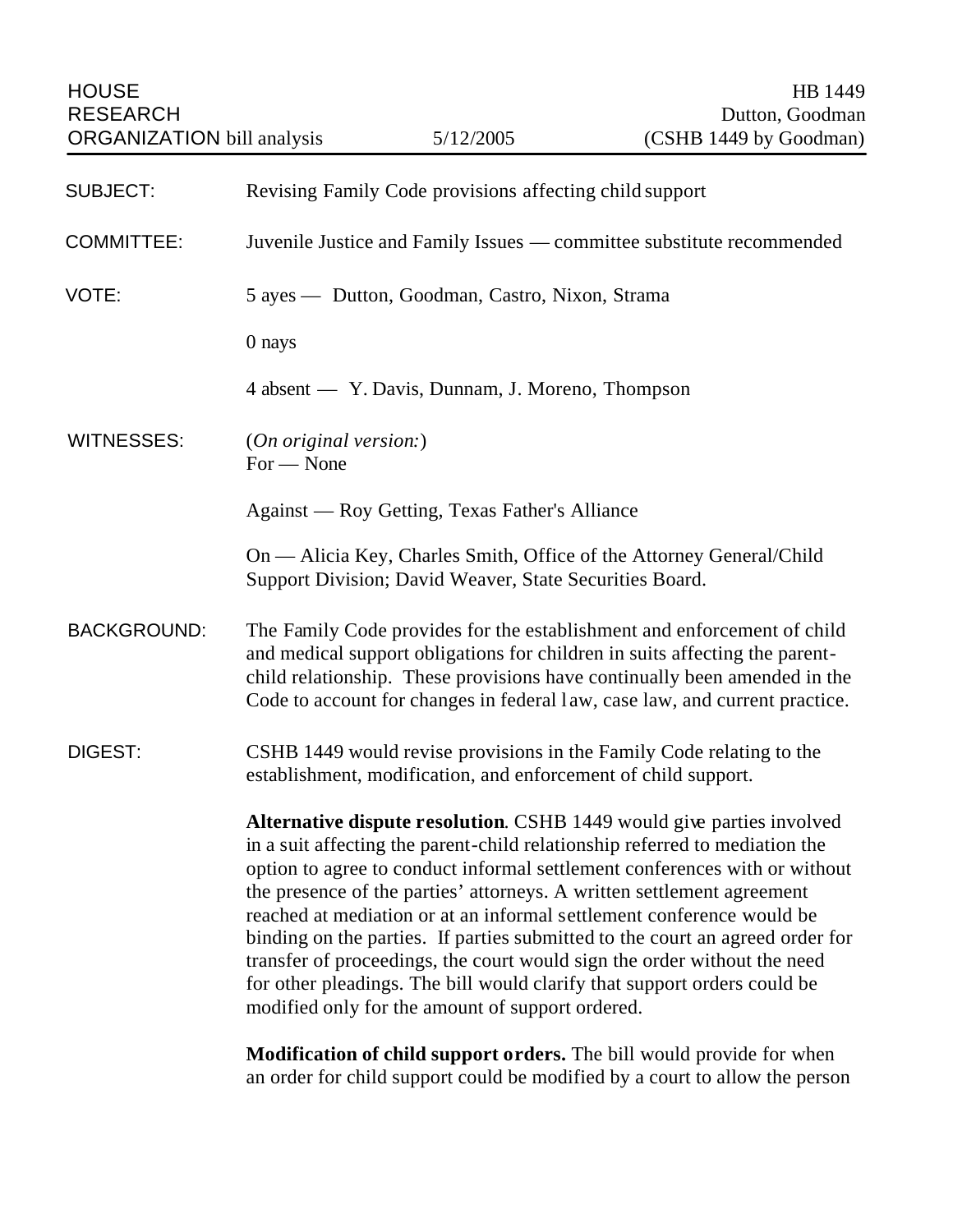with physical possession of the child, including a conservator or a governmental entity, the right to receive, hold, or disburse child support payments for the benefit of the child. The order could be modified if the sole managing conservator or the joint managing conservator with the exclusive right to determine primary residence of the child had: (1) voluntarily relinquished primary care and possession of the child for at least six months; (2) been incarcerated or sentenced to be incarcerated for at least 30 days; or (3) involuntarily relinquished primary care and possession of the child. The obligor would have to pay the person or entity with physical possession of the child any eligible unpaid child support that accrued after the date the sole or joint managing conservator voluntarily or involuntarily relinquished possession and control, or was incarcerated.

The bill would modify when a court retained jurisdiction to render a contempt order for failure to comply with a support order. Jurisdiction would be retained if the motion for enforcement was filed no later than the second anniversary of either the date the child became an adult or when the child support obligation terminated under the order or by law.

**Enforcement of child support orders.** CSHB 1449 would revise the time in which a court would have to conduct a release hearing for an arrested respondent to before the third working day after the arrest. A hearing on alleged contempt would have to be held no later than seven days after the respondent was taken into custody.

Additionally, a respondent placed on community supervision could be required to submit to confinement in a county jail for no longer than an aggregate of 180 days during the supervision period. The bill would allow the court to extend the initial period of community supervision past the 10 year limit for either an additional two years or when all child support, including arrearages and interest, had been paid, whichever occurred first.

If an obligor's federal tax refund was reduced after the obligor received credit for support arrearages based on that amount, the bill would clarify that the court would render a new cumulative judgment to reflect the reduction in credit. A child support lien notice would contain a statement that the lien attached to any property of the obligor after the date of filing or delivery of the notice. The lien notice would have to be verified, except that the federal form of lien notice would not require verification when used by the OAG. CSHB 1449 would specify that a child support lien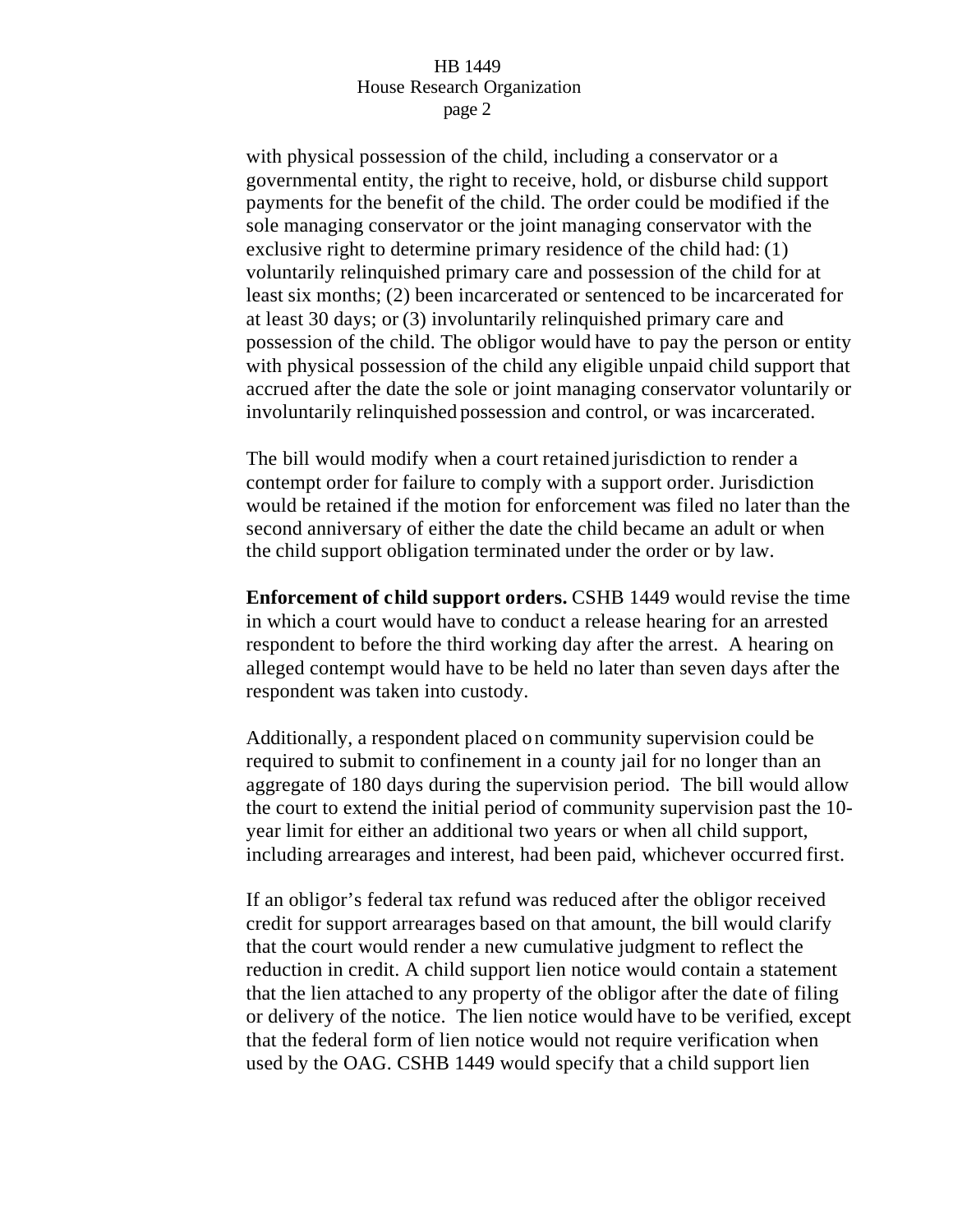attached to all property owned on or acquired by an obligor after the date the lien notice was filed with the appropriate county or court clerk or, if the property was in the possession of a third party, when it was delivered to that party.

The bill would define severance pay and require an employer who received an order or writ of withholding to withhold from severance pay owed to an obligor the amount equal to what would have been withheld from income if the obligor were receiving usual earnings. The amount held could not exceed 50 percent of the obligor's disposable earnings.

CSHB 1449 would require a court to render an order requiring that the obligor make periodic payments on the judgment for child support arrearages, including by income withholding. It would further specify that a court that rendered an order providing for the payment of child support would retain continuing jurisdiction to enforce the order, including by adjusting the amount of the obligor's periodic payments or the amount to be withheld from the obligor's disposable income until all child support and arrearages had been paid.

In an order terminating parental rights, the bill would add a provision requiring specific findings that a request for identification of a court of continuing, exclusive jurisdiction had been made, and that all parties entitled to notice had been notified.

The bill would allow an associate judge to hear and render an order on a motion for postjudgment relief, but could not grant postjudgement relief in a case that would alter or otherwise affect any action taken by the referring court on the associate judge's recommendation in the case. It also would provide that the restriction on state agencies from entering into contracts with former or retired agency employees would not apply to appointed visiting associate judges.

**License suspension.** A notice of license suspension could be delivered by first-class mail to an obligor as long as the notice clearly indicated it was an order of license suspension. The bill would modify definitions of license, licensing authority, and an order suspending license, would delete a list of licensing authorities subject to the chapter on suspension of licensure, and would make all licensing authorities, unless otherwise restricted or exempted, subject to the chapter. The bill would make the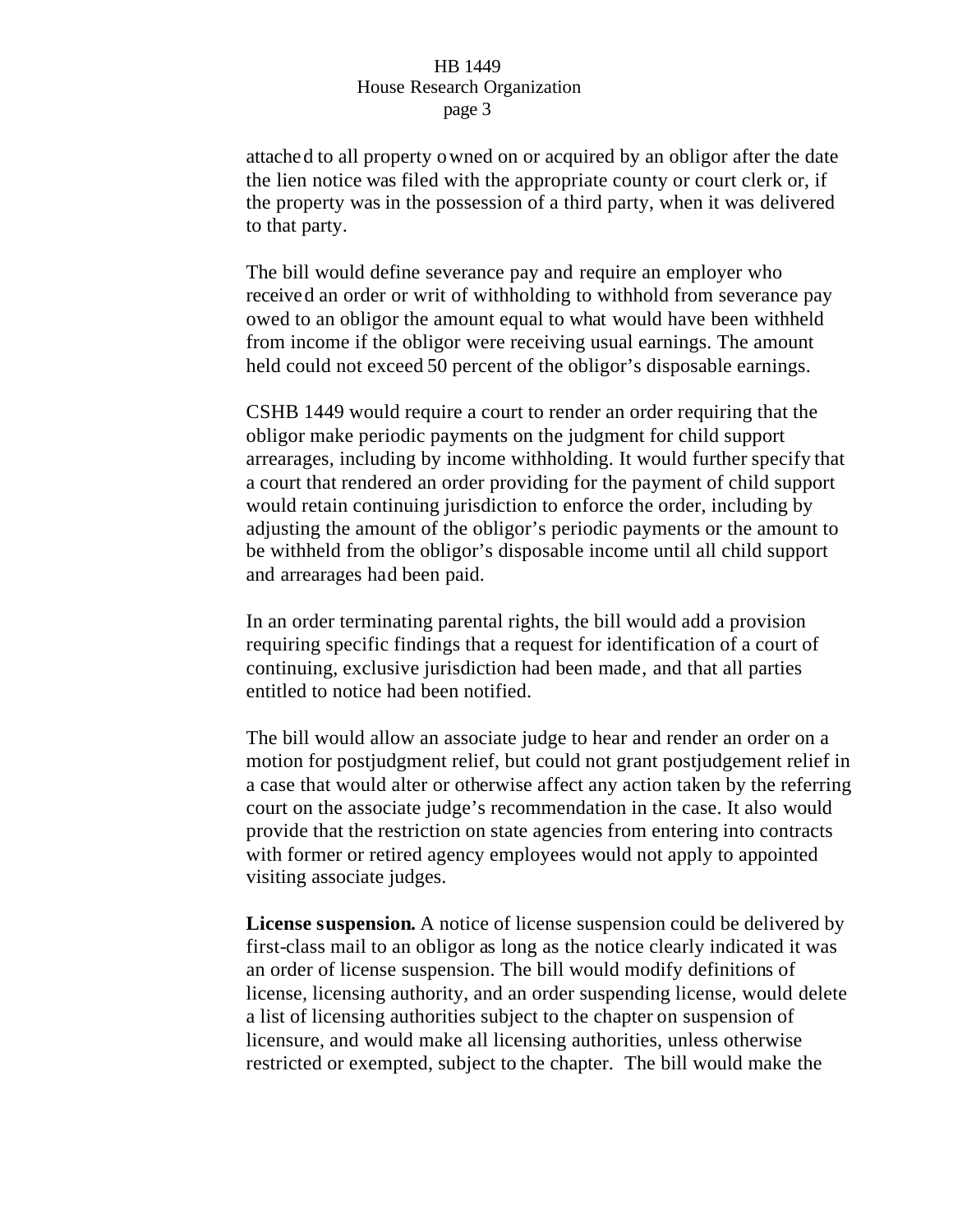Department of Transportation the licensing authority for suspension of motor vehicle registration and provide that general registration provisions in the Transportation Code did not apply to suspension or denial of registration renewal for failure to pay child support.

CSHB 1449 would authorize the OAG to provide a licensing authority with information on an obligor's failure to pay child support for at least six months. The licensing authority would refuse to accept an application for renewal of a license until it was notified by the OAG agency that the obligor met certain conditions, including payment of all child support arrearages or establishment of a satisfactory repayment schedule. An obligor would have to immediately be notified by the OAG of the information provided to the licensing authority and the necessary steps required by the obligor to prevent denial of an application for license renewal. The obligor could contest the OAG's action by informal resolution or a court hearing. If a repayment agreement was entered into between the obligor and the OAG, the OAG could incorporate the agreement in an order filed with and confirmed by the court in the same manner provided for agreed orders.

The bill would permit the licensing authority to charge a fee to an obligor subject to an action to deny renewal of a license, in addition to the already authorized fee in the case of license suspension, to recover actual administrative costs incurred by the licensing authority.

**Other provisions.** CSHB 1449 would provide for a civil money penalty on an employer who knowingly violated federal requirements for the reporting of new employee information. The penalty amount could not exceed \$25 per nonreporting occurrence and \$500 for each occurrence in which nonreporting was a result of a conspiracy between the employer and employee.

CSHB 1449 would make changes to conform the language of the Family Code sections, and to conform to the Uniform Interstate Family Support Act, which states are required by federal law to adopt verbatim. The bill would delete all references to sec. 234.003 and the work group established under it.

The bill would amend the Code to add a definition of record and require notice to be given to the Office of the Attorney General (OAG) if a party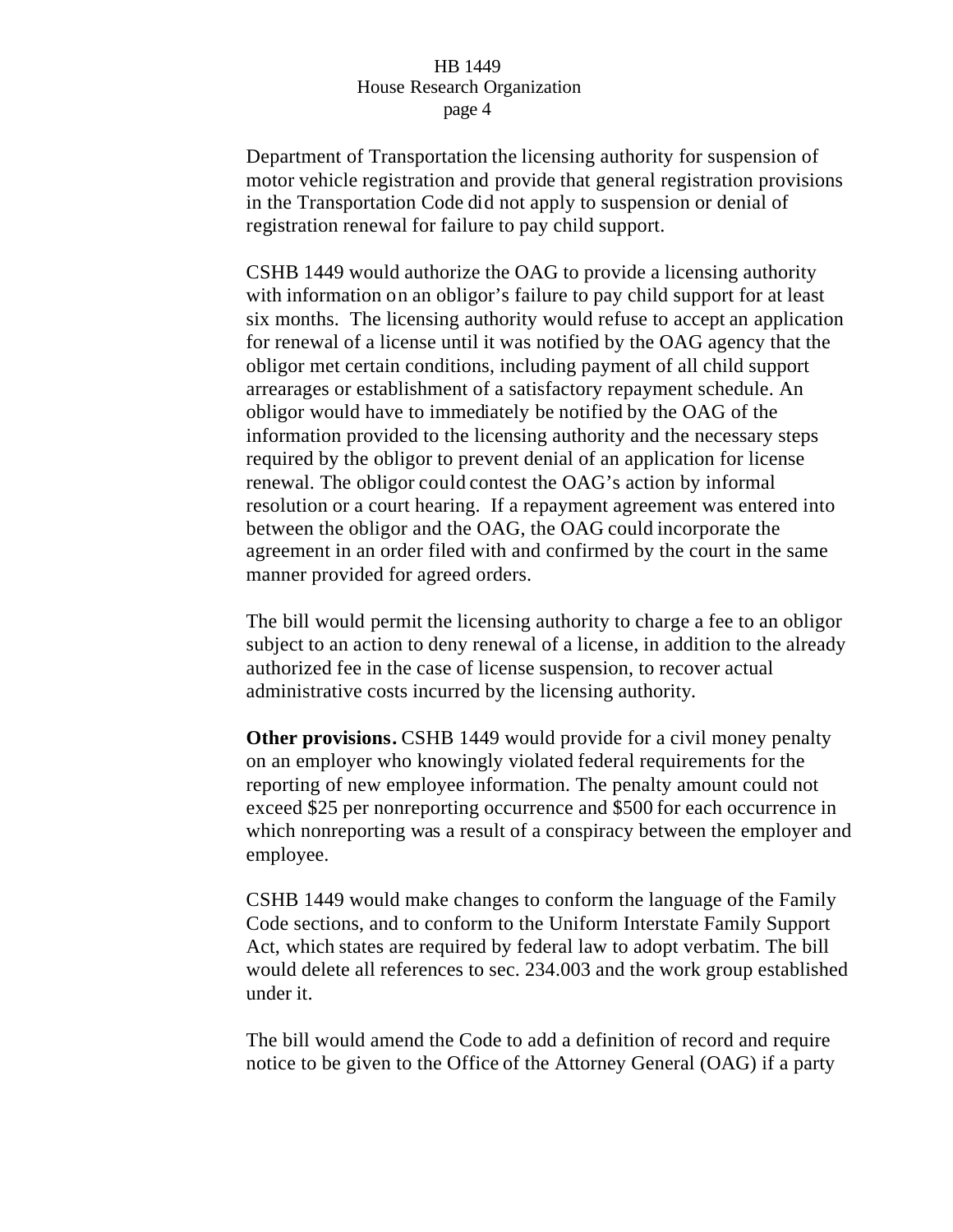|                           | filed a petition to request the termination of a child support right assigned<br>to the OAG. It would also redefine the terms alternate payee and domestic<br>relations order, and define a child support obligee. It would clarify that a<br>notice of hearing would be served to a respondent at the same time as a<br>motion for enforcement and include a child support lien in the definition<br>of lien in the Transportation Code.                                                                                                                                                                                                                                                                                                                                                                                                                    |  |
|---------------------------|--------------------------------------------------------------------------------------------------------------------------------------------------------------------------------------------------------------------------------------------------------------------------------------------------------------------------------------------------------------------------------------------------------------------------------------------------------------------------------------------------------------------------------------------------------------------------------------------------------------------------------------------------------------------------------------------------------------------------------------------------------------------------------------------------------------------------------------------------------------|--|
|                           | This bill would take effect on September 1, 2005, and changes in law<br>relating to a court order establishing paternity or the obligation to pay<br>child support would apply only to a suit affecting the parent-child<br>relationship filed on or after the effective date.                                                                                                                                                                                                                                                                                                                                                                                                                                                                                                                                                                               |  |
| <b>SUPPORTERS</b><br>SAY: | The general purpose of CSHB 1449 is to make technical corrections where<br>inconsistencies or outdated terminology exist in the Family Code<br>concerning the order and enforcement of child support. The bill would<br>make the terminology more consistent and better reflect current practice<br>and case law. It would provide necessary changes and clarifications to<br>ensure a more uniform and efficient execution of family law in the state.                                                                                                                                                                                                                                                                                                                                                                                                      |  |
|                           | CSHB 1449 would make a few vital substantive changes related to<br>enforcement of child support, including license suspension. These changes<br>would provide the state with a more effective system to enforce child<br>support, which would most benefit the children entitled to financial and<br>medical support. Revisions made by the committee substitute satisfied<br>earlier concerns about the original bill.                                                                                                                                                                                                                                                                                                                                                                                                                                      |  |
| <b>OPPONENTS</b><br>SAY:  | No apparent opposition.                                                                                                                                                                                                                                                                                                                                                                                                                                                                                                                                                                                                                                                                                                                                                                                                                                      |  |
| NOTES:                    | The substitute modified the original version by adding a provision giving<br>parties referred to mediation the option to agree to an informal settlement<br>conference and allowing a written settlement agreement reached at<br>mediation or at an informal settlement conference to be binding on the<br>parties. It also allows the court to continue community supervision of a<br>delinquent obligor until the earlier of the expiration of an additional two-<br>year period beyond the 10 years or the date that all child support,<br>including arrearages and interest, has been paid. The substitute would also<br>provide that restricting state agencies from entering into contracts with<br>former or retired agency employees would not apply to visiting associate<br>judges under the noted sections of the Family Code, rather than making |  |